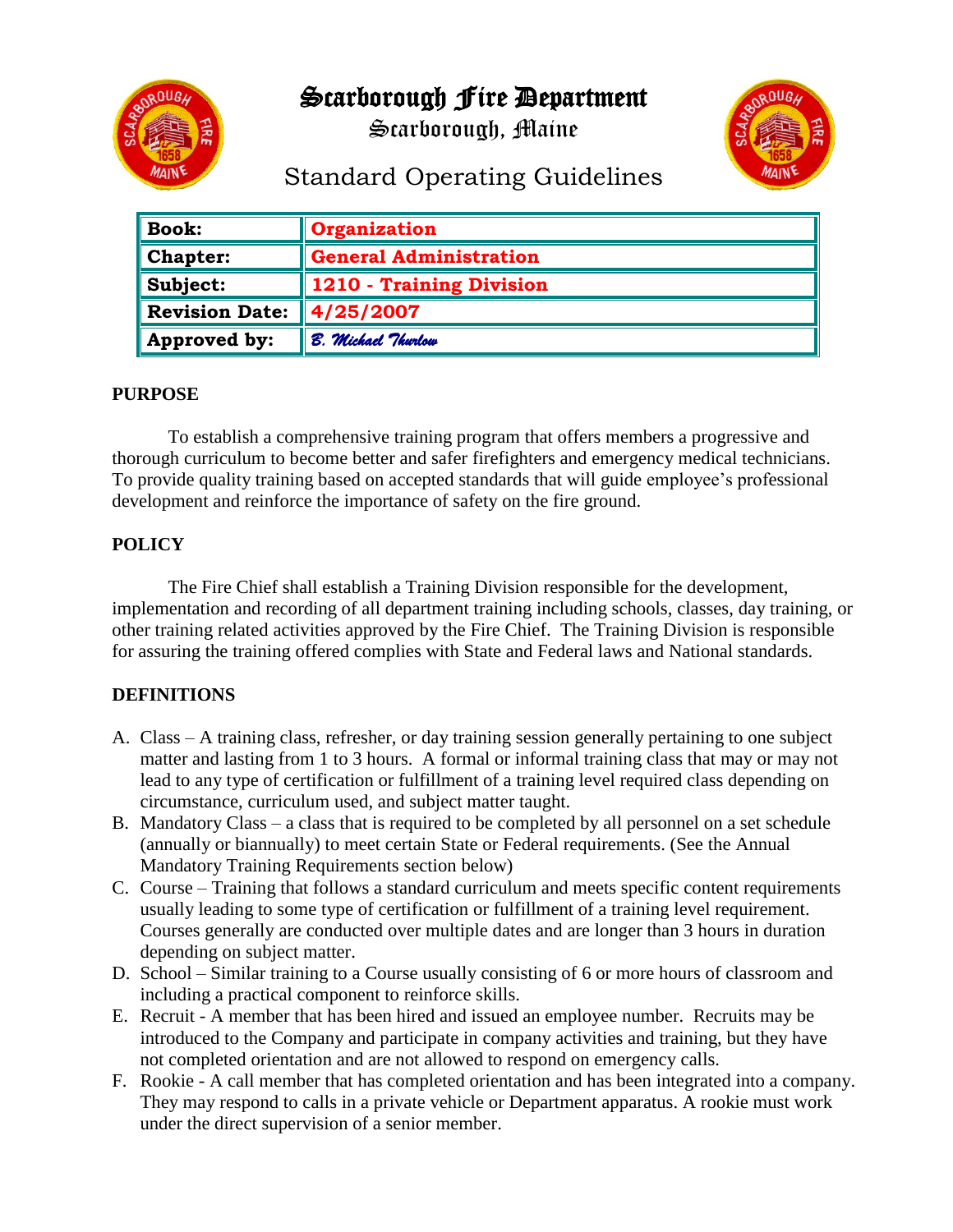# **TRAINING DIVISION MEMBERSHIP**

- A. The Training Division shall be operated under the supervision of no less than eight members appointed by the Fire Chief.
- B. There shall be one member from each company and a member of the Board of Engineers.
- C. The Training Division will be kept knowledgeable of the Training Division Budget by the Fire Chief.
- D. The Board of Engineers will be consulted and advised as to the continuing training program changes and the training needs of the members of the Scarborough Fire Department.

# **TRAINING OFFICERS RESPONSIBILITIES**

- A. The Department Training Division will meet a minimum of bi-monthly to conduct routine training business. Any member may attend the Training Division meetings.
- B. A member of the Training Division may attend the Board of Engineers meetings to answer questions and maintain open lines of communication with the board.
- C. All company level training shall remain the responsibility of the Company Training Officer under the direction and supervision of the Training Division.
- D. Maintain accurate and up to date company training records using proper Department forms.
- E. Responsible for all communications to and from the Training Division.
- F. Submitting all requests for training 30 days prior to any scheduled training date.
- G. Assist in finding qualified instructors for both Company and Department classes and courses.
- H. Assisting, as needed, with mandated training requirements including keeping members of their company appraised of their current mandatory training status throughout the year.
- I. Validating the annual Department Training Report.
- J. Document accurate training hours for each course taken.
- K. Verify all training recorded meets Department criteria
- L. Any other Company Training functions that the Training Division may request.

# **INSTRUCTOR QUALIFICATIONS**

- A. A person must meet at least one of the following criteria to be qualified as a Scarborough Fire Department Instructor:
	- a. Hold a NFPA Instructor I certification.
	- b. Hold a Municipal Instructor Certification issued by Maine Fire Training & Education.
	- c. Hold an Instructor/Coordinator Certification issued by Maine EMS.
	- d. Take a 3 hour "Train the Trainer" class for the topic to be taught.
	- e. Be recommended by a Company Officer and be approved by the Training Division.
	- f. Demonstrate knowledge and ability in the subject area or areas to be instructing in and be approved by the Fire Chief.

# **NEW MEMBERS WITH PRIOR EXPERIENCE**

A. If an applicant with previous fire department experience is hired as a new member, the applicant may submit his training records for review and credit.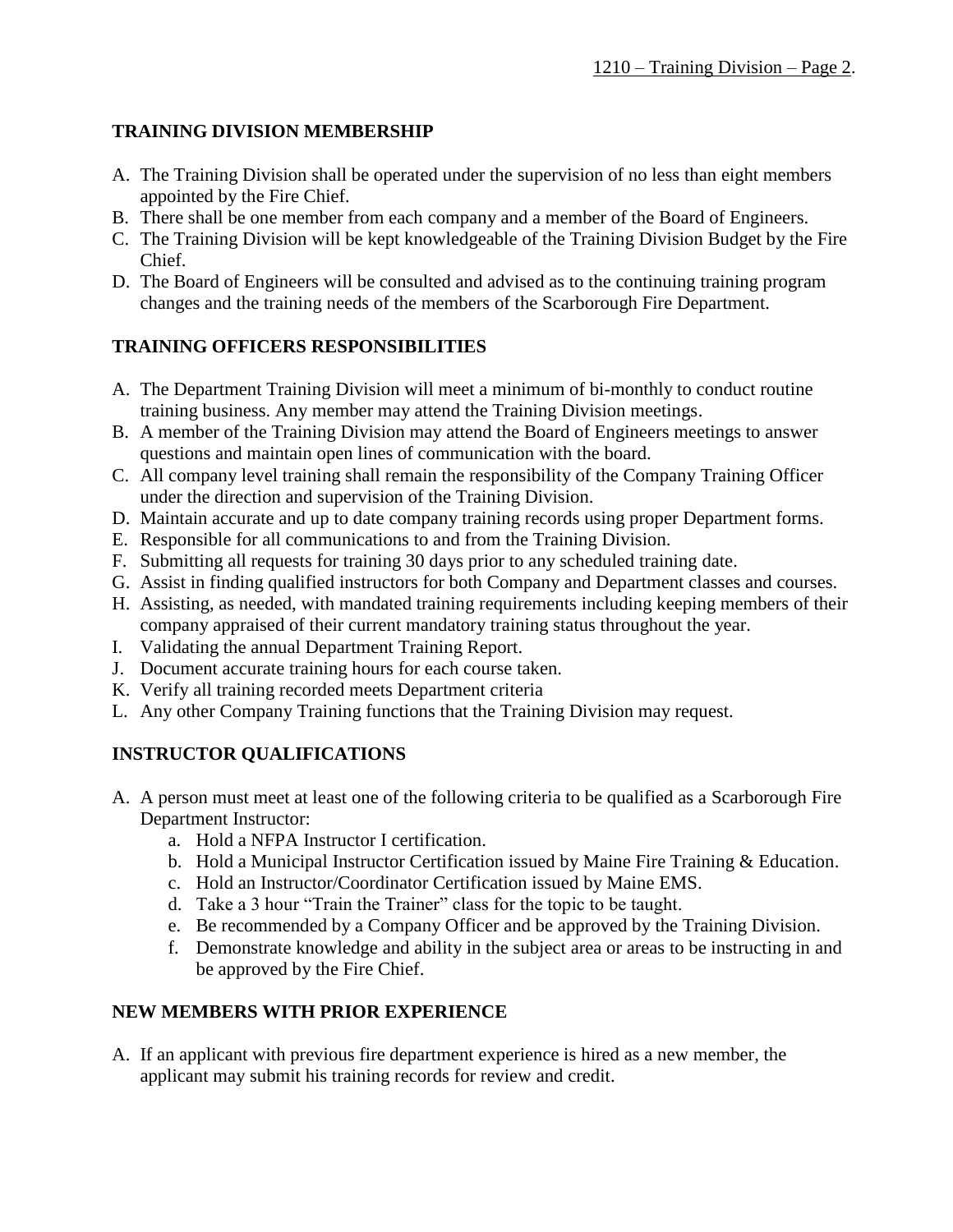B. All records that meet the Training Division criteria, will be accepted, however the applicant may be required to meet the current years mandatory training requirements. The training division will determine the new member's status as a recruit, rookie, or certified firefighter based on an evaluation of the members prior training records.

#### **NEW MEMBERS WITH NO EXPERIENCE**

- A. New members that have no previous Fire Department experience are considered recruits. Recruits are introduced into the call companies once they have completed the hiring process and are eligible to participate in all company functions and training sessions. Recruits are required to complete an orientation program consisting of the following items, prior to being certified to respond to emergency calls.
	- a. Department Orientation
		- i. Introduction to the Operations Manual
		- ii. Code of Ethics
		- iii. Call & Training Pay Policy
		- iv. Privacy Training & HIPPA Privacy Guidelines
		- v. Training Program
		- vi. Personal Protective Equipment
		- vii. National Incident Management System (NIMS)
		- viii. Incident Report Process
		- ix. Safe Vehicle Positioning & Traffic Control Policy
		- x. Lock-out / Tag-Out Policy
		- xi. Apparatus Backing & Spotting Policy
		- xii. Various Town Personnel Policies
		- xiii. Hearing Conservation
		- xiv. Sexual Harassment Policy
		- xv. Personal Alert Safety System (PASS alarm)
		- xvi. Respiratory Protection policy overview
		- xvii. Infectious Disease policy overview
		- xviii. Hazardous Materials response overview
	- b. Company Orientation
		- 1. Station parking
		- 2. Hazard Communication
		- 3. Station security
		- 4. Emergency Action Plans
		- 5. Station specific apparatus
		- 6. Personal vehicle response
		- 7. Riding on apparatus
		- 8. Arrival on scene
		- 9. Post incident activities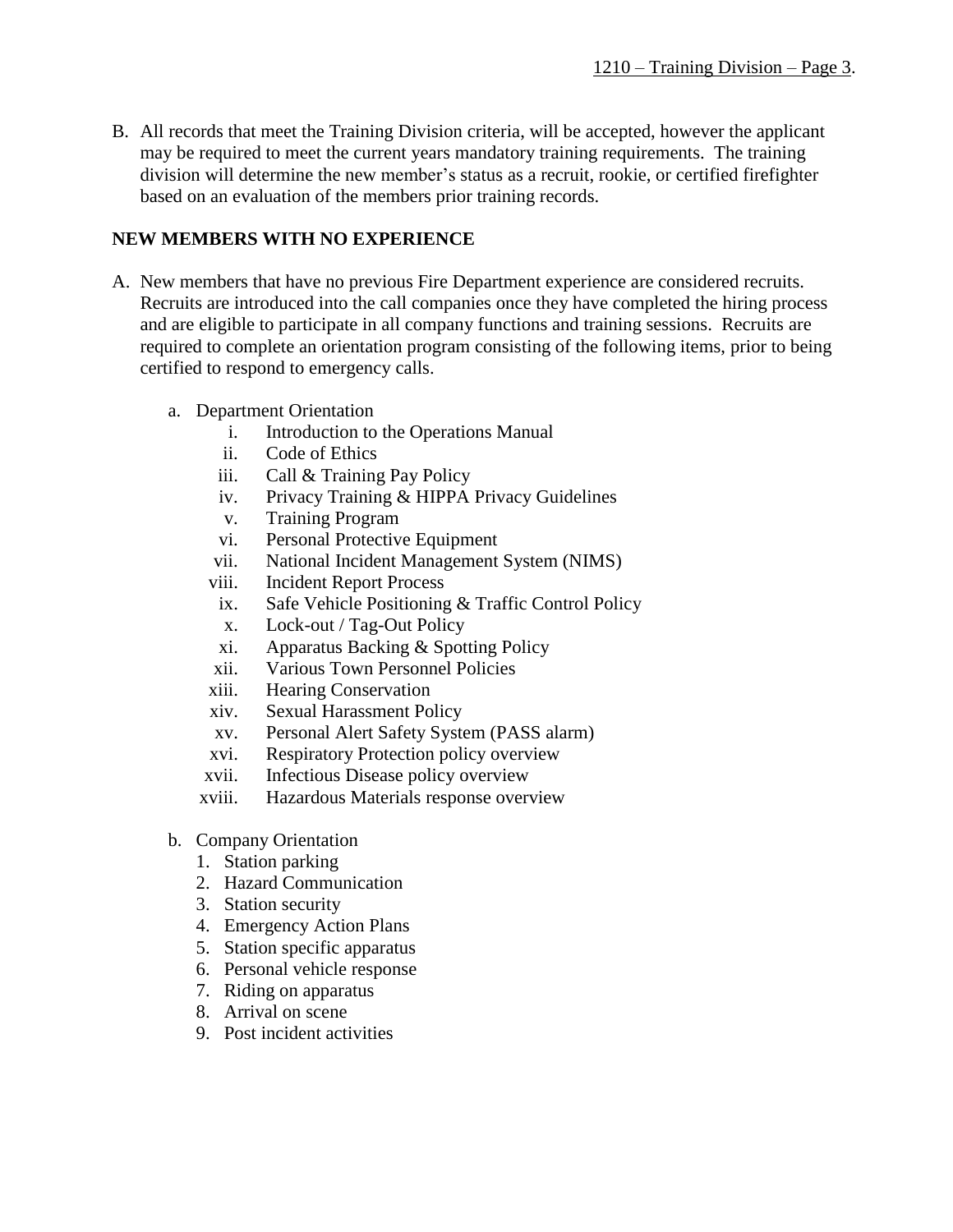#### **TRAINING LEVEL SYSTEM**

The Scarborough Fire Department has instituted a training level system designed to match the National Firefighter I & II curriculum and to provide a goal oriented program which recognizes and rewards members who have achieved certain milestones. The Scarborough Fire Department Training Program is a progressive continuing education and professional development program, which is adjusted on an as needed basis. The Training Division is available to assist any current member or new applicant with guidance and to answer questions.

The program is divided into the following levels and successful completion of each requires a written examination and skill performance evaluation:

- A. ROOKIE A new member is considered a Rookie until completion of all the requirements under Level 1 listed below. The goal of this period is to provide the new firefighter with the orientation skills necessary to perform in a safe and proficient manner at emergency incidents, under direct supervision while learning basic skills and how to function as part of a fire company. The objectives may be covered in a comprehensive rookie school or by completing Firefighter I curriculum modules over a period of time.
- B. LEVEL ONE (1) The goal of this level is to provide the basic firefighting and safety skills required to work on the fire ground in a safe and efficient manner with minimum supervision. Level 1 classes and courses include:
	- a. Department Orientation
	- b. Company Orientation
	- c. Department Rules, Regulations, & SOPs
	- d. Sexual Harassment
	- e. Blood Borne Pathogens
	- f. CPR / AED Cardio Pulmonary Resuscitation and Automatic External Defibrillator
	- g. Fire Department Communications
	- h. Safety
	- i. Fire Behavior
	- j. SCBA / PPE Self Contained Breathing Apparatus & Personal Protective Equipment
	- k. Search & Rescue
	- l. Ground Ladders
	- m. Water Supply
	- n. Hose, Nozzles, & Appliances
	- o. Building Construction
	- p. Fire Control
	- q. Fire Extinguishers
	- r. Ventilation
	- s. Forcible Entry
	- t. Loss Control
	- u. Ropes & Knots
	- v. Hazardous Materials Recognition & Identification
	- w. Detection, Alarm, and Suppression Systems
	- x. Interior Fire Attack
	- y. Fire Prevention, Education, & Inspection
	- z. Live Fire Training
	- aa. Fire Streams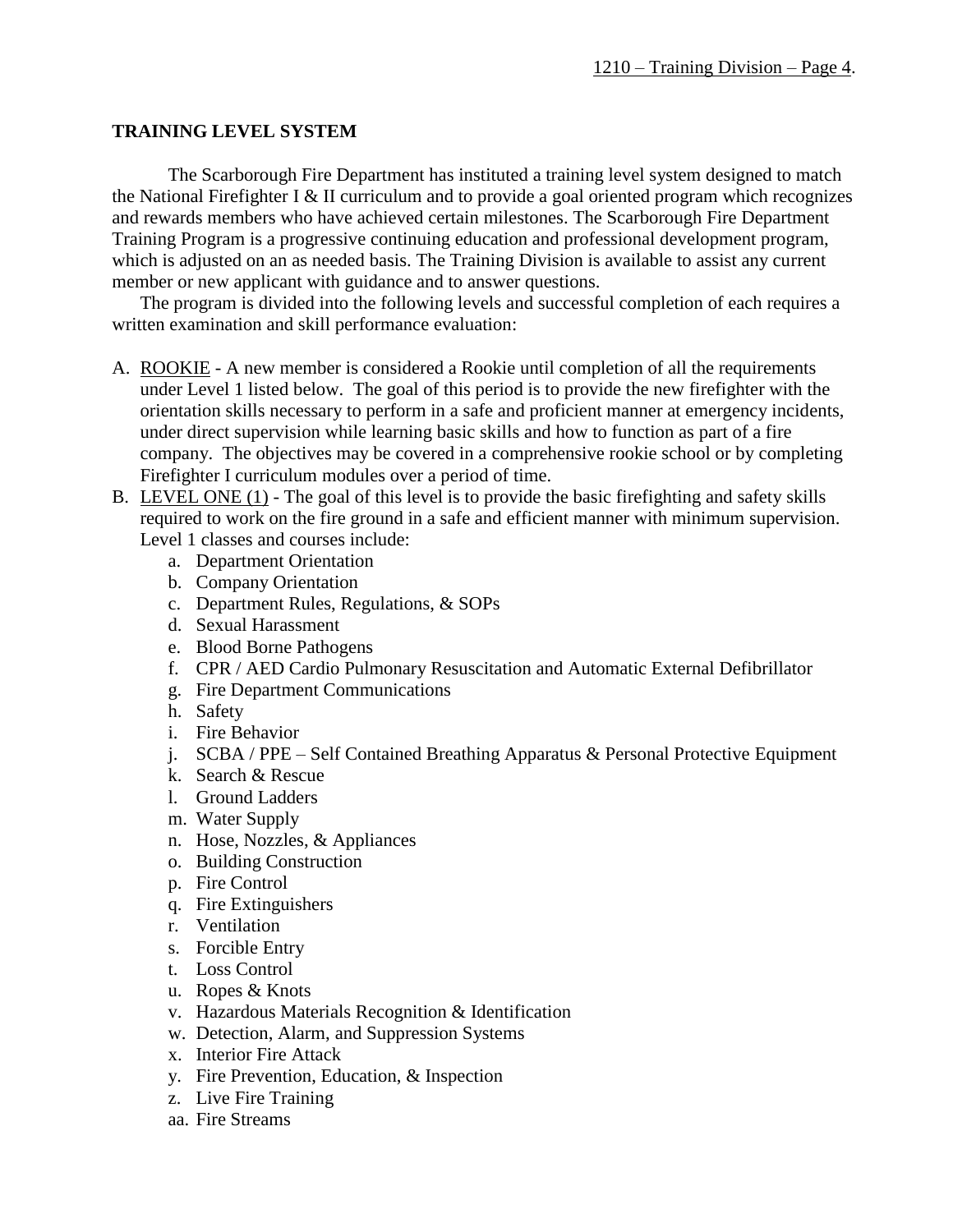- C. LEVEL TWO (2) The classes and courses in this level cover additional fundamental firefighting and safety classes and courses to prepare the firefighter to operate on the fire ground as a member of the team with minimal direction and supervision. Emphasis is placed on instilling safe, sound, competent decision making skills. Level 2 classes and courses include:
	- a. Incident Command
	- b. Building Construction
	- c. Rescue Extrication
	- d. Water Supply
	- e. Fire Hose
	- f. Fire Streams & Foam
	- g. Class B Fire Control
	- h. Fire Cause & Determination
	- i. Fire Communications & Reporting
	- j. Fire Prevention Pre-Planning
	- k. Elevator & Escalator Emergencies
	- l. Ladder Company Operations
	- m. Engine Company Operations
	- n. First Aid (minimum for fire fighters) Emergency Medical Technician (minimum for rescue members)
- D. LEVEL THREE (3) The goals of this level are to continue the member's professional development process to provide the Department with competent, responsible fire fighters able to safely operate apparatus and with the knowledge and skills necessary to safely conduct independent operations when assigned without direct supervision. Level 3 classes and courses include:
	- a. High Rise Fires & Stand Pipe Systems
	- b. AVOC / EVOC Ambulance and Emergency Vehicle Operations Course
	- c. Basic Pumps
	- d. Advanced Pumps
	- e. Aerial Operations (required for members that belong to one of the ladder companies)
	- f. Marine Training (required for members that belong to one of the marine companies)
	- g. Central Maine Power Safety Class
	- h. Propane Emergencies
	- i. Natural Gas Emergencies
	- j. Thermal Imaging Device
	- k. Confined Space
	- l. Rapid Intervention Team
	- m. Hazardous Materials Operations Level
- E. LEVEL FOUR (4) The goal of this level is to provide the knowledge and skills that will prepare the member for being a Company Officer. Level 4 classes and courses include:
	- a. Officers School (Southern Maine Community College or equivalent)
	- b. Tactics & Strategy (Southern Maine Community College or equivalent)
	- c. Aerial Operations (non-members of a ladder company)
	- d. Marine Training (non-members of a marine company)
	- e. Fire Investigation
	- f. Fire Administration (Southern Maine Community College or equivalent)
	- g. Air Rescue Firefighting Class
	- h. Shipboard Firefighting Class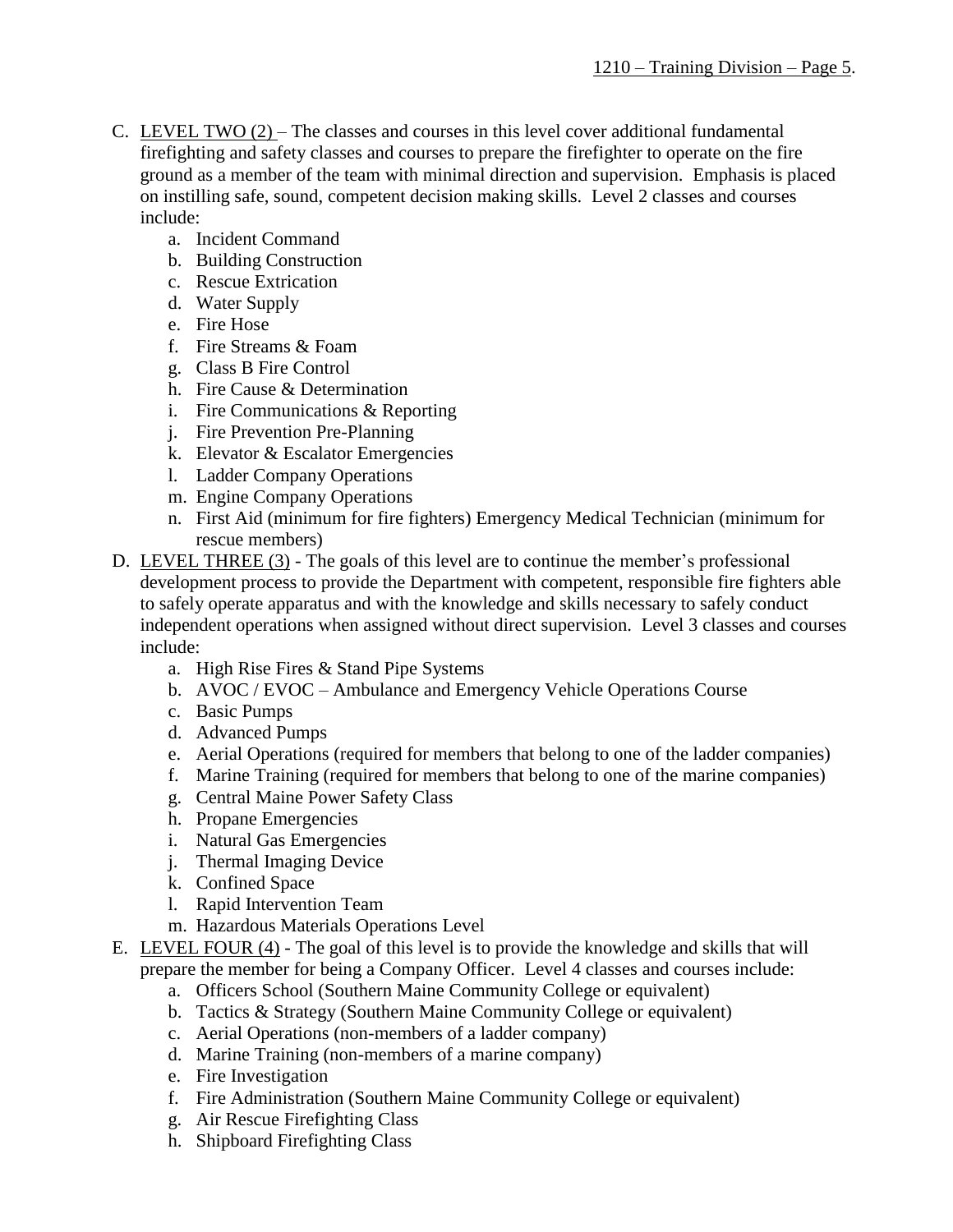- i. Hazardous Materials Command
- j. Weapons of Mass Destruction / Terrorism Awareness
- F. LEVEL FIVE (5) Municipal Program currently under development designed to meet advanced firefighter and chief officer requirements.

#### **TRAINING PROCEDURES**

- A. Changes to the training level program, prerequisites, or individual classes or courses may be changed at any time upon recommendation of the Training Division and approval of the Fire Chief.
- B. The Training Division Leader will review each training roster or course completion certificate prior to issuing Department training credit. Training credit and/or training pay will be issued for all approved classes and courses as outlined in this SOP and SOP # 1320 – Training Pay.
- C. All NFPA 1001 or other approved classes and schools will be credited on the individual's training card, providing proper paper work is submitted, and the course was successfully completed including passing any applicable written and/or practical examinations.
- D. All classes, courses, and schools taught to an accepted standard, but not offered by or mandated through the Department Training Division, will count towards the yearly minimum required hours, if the proper documentation has been filed. See Required Training below.
- E. All training must be to at least NFPA 1001 Fire Fighter One standards, or another approved standard.
- F. Instructors should use Scarborough Fire Department core instructional materials whenever possible when teaching local courses including the following:
	- a. Classroom set up diagram
	- b. Be familiar with pupil to teacher ratio
	- c. Verbally state the goals and objectives of course
	- d. The Instructor shall read the following statement to all members of the class, during the introduction, regarding the treatment of handicap persons:

*"It is the philosophy of the Town of Scarborough to meet the need of every employee. Please notify us if you need special services, assistance or accommodations to participate fully in this program."*

- e. A written test should be given to all students upon completion of any course.
- f. A practical skills test should be given to all students when applicable.
- g. The instructor must submit, on proper form, the following information: roster report properly filled in, including employee number, Company number, printed name of student, student's signature, hours, test results, dates of class, and pay or credit for time.
- h. Class survey forms filled out by the students.
- i. Instructor fee request form.
- j. The Instructor will be compensated after the Training Division has received and processed the proper paper work.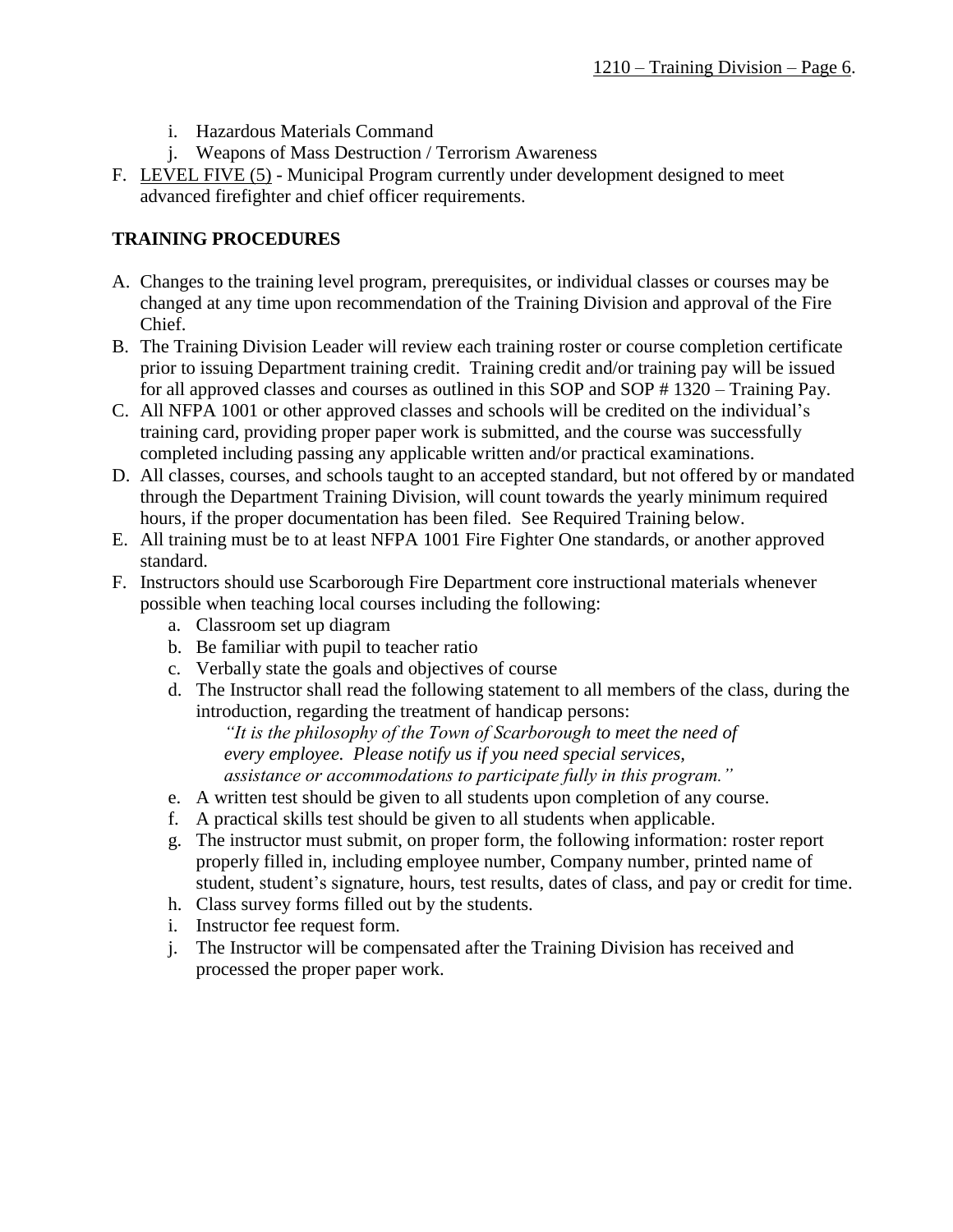#### **EMS LICENSE LEVELS**

The chart below indicates the current required hours of training and clinical time for the various EMS license levels as well as the continuing education hours required for re-licensing.

| <b>HOURS OF TRAINING</b>                                  |                                                                                                 |  |
|-----------------------------------------------------------|-------------------------------------------------------------------------------------------------|--|
| Classroom hrs:                                            | Clinical hrs:                                                                                   |  |
| 48                                                        | N/A                                                                                             |  |
| 130                                                       | included                                                                                        |  |
| <b>Emergency Medical Technician - Intermediate</b><br>130 | <b>200</b>                                                                                      |  |
| <b>Emergency Medical Technician - Critical Care</b>       | (recognized but no longer offered)                                                              |  |
| Emergency Medical Technician - Paramedic<br>450           | 450                                                                                             |  |
|                                                           | After initial licensure personnel must complete continuing education hours every three years as |  |
|                                                           |                                                                                                 |  |

| First Responder/fire                         | 26 |
|----------------------------------------------|----|
| Emergency Medical Technician - Basic         | 38 |
| Emergency Medical Technician - Intermediate  | 46 |
| Emergency Medical Technician - Critical Care | 52 |
| Emergency Medical Technician - Paramedic     | 58 |

# **ANNUAL MANDATORY TRAINING REQUIREMENTS**

- A. The Scarborough Fire Department believes that a well trained membership is essential for safe operations on the fire ground. To maintain a minimum level of proficiency and assure every member attends a minimal amount of training each year the department requires each member to log a minimum of 12 hours of qualified training per fiscal training year (July 1 – June 30) to be considered an active employee.
- B. State and Federal laws mandate certain training requirements for the safety of our members. Each year the Training Division determines those Mandatory Classes that must be completed within the fiscal year and publishes them. These classes must be attended and satisfactorily completed to remain an active employee. These Mandatory Classes count towards the 12 hours of qualified training listed in Section A above. Examples of Mandatory class include but are not limited to:
	- a. SCBA refresher
	- b. CPR
	- c. Hazardous Materials Refresher (Federal recertification requirements vary with each members Haz Mat certification level)
	- d. Sexual Harassment
	- e. Fire Extinguishers
	- f. Fit Testing / PPE check
	- g. Blood Borne Pathogens
- C. There are additional Mandatory Training Requirements for those members of specialty teams such as the Extrication and Hazardous Materials teams. Those requirements are outlined in their specific SOPs and failure to comply with them will result in removal from the team and elimination of any incentive pay associated with participation in the special team.